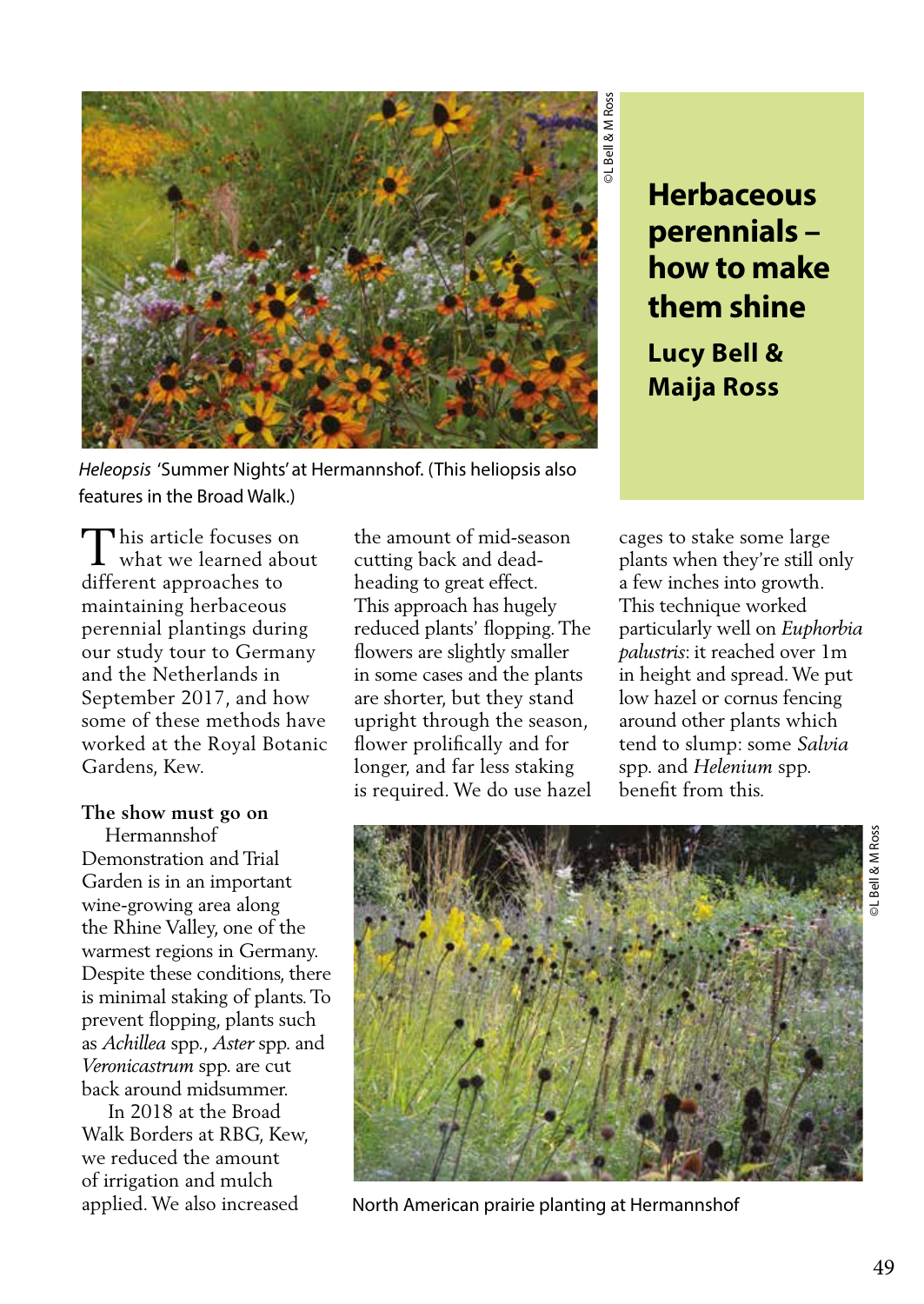

The rock garden at Weihenstephan

# **Mulch**

 Interestingly, no manure is added to mulches in any of the gardens we visited in Germany or the Netherlands. The favoured mulches are either mineral or organic, such as bark chips. At Hermannshof they prefer mineral mulches, pumice in particular; they

believe that with such mulches plants grow better, weed growth is virtually eliminated, and moisture is preserved in the soil. They recommend a depth of no less than 7–8cm.

 At Hummelo, Piet Oudolf often uses small pine chips but says "mulch can be anything" and, where

**©L** Bell & M Ross ©L Bell & M Ross





Seedheads are left through the autumn and winter. Here, *Dipsacus* spp. at Amstelveen and *Eryngium spp*. at Hummelo appropriate, chopped plants can be left on the surface where they fall.

 On the Broad Walk we normally use a rich mixture of soft green waste with horse manure at a 50:50 ratio, at a depth of about 6–7cm. In 2018 we laid it to a depth of 2–3cm and not at all on some areas (e.g. grasses and plants suited to drier conditions). In future years we'd like to experiment further, reducing manure in the mix, or eliminating it altogether, and trying other mulches.

# **Irrigation**

 At Weihenstephan, near Munich, they have been using drip irrigation for 15 years with no problems. Prof. Dr Bernd Hertle, Head of Academic Management, took us on an all-day tour of the Trial Garden. He told us that the system they use is "not too expensive" and they don't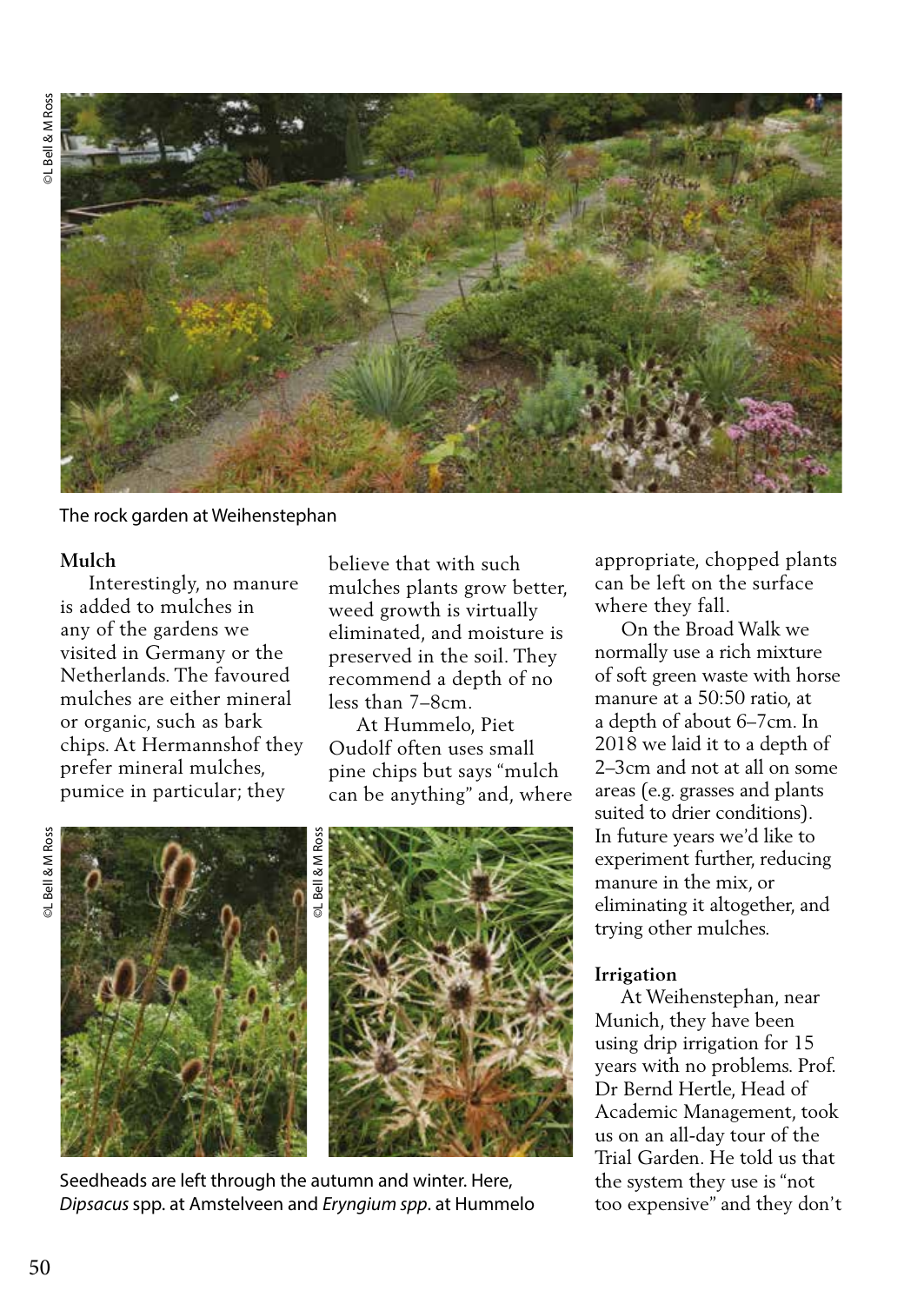suffer damage from squirrels (or any other animals). The only negative, easily avoided, is that the pipes are ugly if exposed. The advantage is that there is no overhead watering leading to crushed or damaged plants, or mildew, and the water gets down to the roots of all the plants.

 Piet Oudoulf's experimental garden at Hummelo has no irrigation, and at Hermannshof irrigation is tailored to meet the needs of the different plantings.

 On the Broad Walk we have a Rain Bird overhead irrigation system which we programme to come on at specified times on given days. Last year we set the system to water for longer periods (typically 30 mins) per bed, but much less often than in previous years. The aim was to soak the beds, getting the water through the canopy and down to the roots.

#### **No to chemicals**

 In Germany and the Netherlands, it is illegal to use herbicides in public horticulture. Instead of chemicals, hot water and burning are the methods used to rid the paths of weeds. Many of the gardens we visited remove only large weeds and make plantings dense, which significantly limits weed growth.

 There are a lot of pests and diseases but no chemicals are used. Plant trials at Weihenstephan indicate which cultivars are resistant.



Stone paths leading through beds at Hummelo



Bernd with the weeding machine used on hard standing & paths

 In Amstelveen, near Amsterdam, an 'ecological' tonic is used to bolster some plants, but chemicals are never used; the natural peat in the parks is rich in nutrients and relatively weed free.

 Our aim is to keep the Broad Walk Borders free of chemicals as far as possible, but in some cases fungicides have been used. *Rosa* Kew Gardens, *R*. Mortimer Sackler and

*Aster* spp. are treated with fungicides; SB Invigorator, 'an environmentally friendly pesticide and tonic', is used on a few plants to help them deal with black fly. However, we largely leave plants alone and have had relatively few P&D problems. Increasingly, we see birds and insects and their larvae controlling infestations of black fly and aphids, and Powdery Mildew is dealt with by good plant hygiene and irrigation.